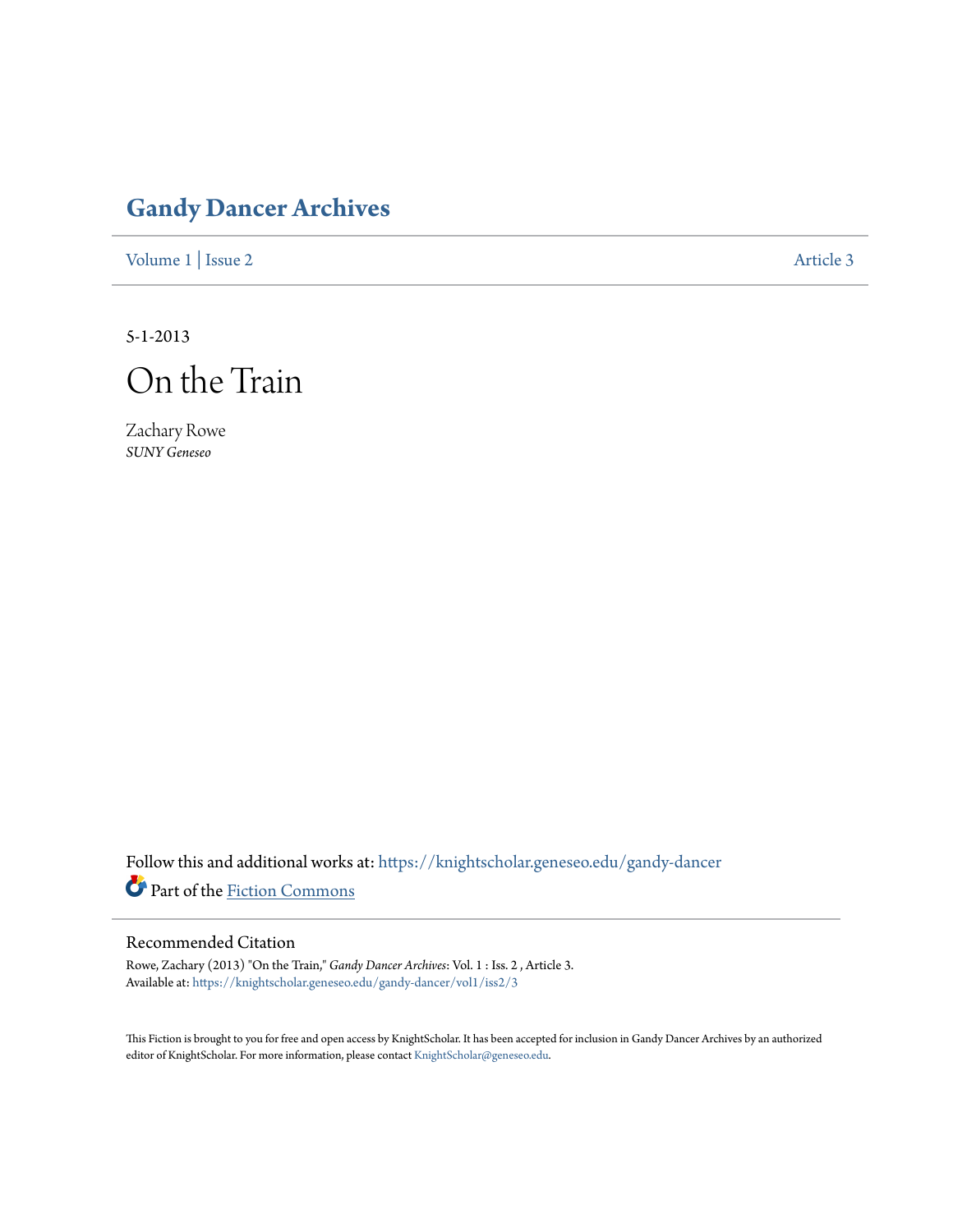## **On The Train**

The train halted violently as it traversed the rails and slid by the freight train that was at a standstill. The train jerked backwards before coming to a full stop. The sound of the train wheels were masked by the sound of droplets hitting against the window next to me. I looked around the car I was in; half of the passengers were completely oblivious to the fact that we had stopped. My eyes took note of all of the passengers who were wrapped up in their computers and headphones and of those whose thoughts were suspended in deep sleep. That was also when I saw her.

She was in the row next to mine. The grayness of both the train and the world outside made her short and bright pink hair stand out. Her light skin was shadowed by the bright colored hair, with shades of bleach blond appearing in the light of the small reading lamp provided by the train. Her nose was practically buried in a book, but I couldn't make out the title or what the cover looked like. She was beautiful, even with a book for half of her face. I imagined that her face looked both timeless and current. A face that would rival Helen of Troy's, but was seen on the silver screen. A face that Homer would've dreamed of as clear as day in his mind, but now a reality, sitting cross from my aisle, seemingly hiding from Minerva, Juno, and Aphrodite behind her book. And I imagined all of this beauty from half of her visible face.

Were I a braver man, I would've said something. Perhaps I would've said "Excuse me? Do you know why we've stopped?" or, "What book is that?"

Perhaps she would've responded with "I don't know" or "A freight train's blocking us; it'll have to pass before we can get going again." Perhaps she would've said she was reading *Fifty Shades of Grey* or *For Whom the Bell Tolls* or some kind of biography.

I imagined her to be literate and deep. I imagined that she used to read for fun before she came to college, but now she can't help but to pick out things she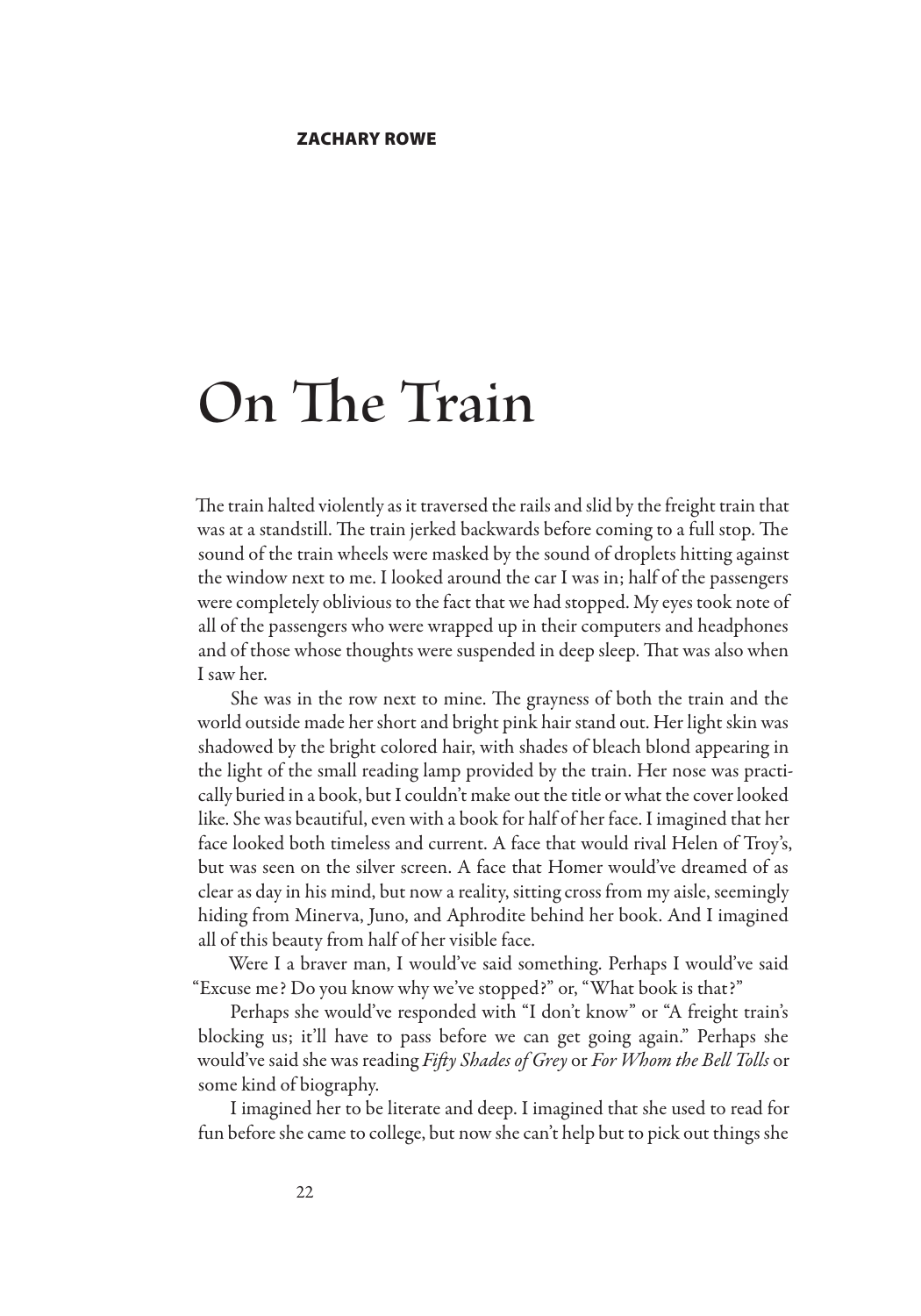learned from her classes or can't help but to examine what she's reading.

I saw her respond to my question in my head:

"I'm reading *Fifty Shades of Grey* to see its similarities between the *Twilight* saga," or, "To see if it's an accurate representation of the BDSM culture," or "A friend recommended it to me and gave me her copy for the weekend."

I thought about her response to *For Whom the Bell Tolls*: "I've read his book, *In Our Time,* and thought I'd see how his writing grew and evolved."

I imagined her telling me that she was reading a biography on James Joyce or Sylvia Plath or Ernest Hemingway or Lydia Davis. I imagined myself responding to the fictional banter, saying that I've read *Ulysses* or *The Bell Jar* or *In Our Time* and *The Old Man and the Sea* or how I've read Davis' *The Cows* and how she was a teacher at my university. She would ask where I studied and I would tell her "At the University at Albany." She would ask me for my name and I would ask for hers. Even in my thoughts, I would hope that she'd like the sound of my name and I would casually say "Likewise." She would ask me about my major and I would tell her English, hoping she would laugh or respond with disgust, allowing me to defend it by saying the noble phrase "I want to be a teacher." I imagined that she would smile wide; a pretty smile, like her hair color. I'd ask her if she was in college. Maybe she'd say yes and mention a college that I would know little about. Maybe she would say yes and that she was studying at Albany for English as well. Maybe she would say no and ask me for my opinion about Albany. Maybe I would tell her that it's a great school full of opportunities and that the writing institute is on campus. Maybe I would tell her that it's not what I had expected, but it's still a good school with caring teachers. Maybe I'd tell her that it's a party school. Maybe I wouldn't say anything until I knew more about her.

Maybe we would chat about music or hobbies afterwards or talk about interests. Maybe we would talk about where we were from. I would tell her that I'm from Liverpool, a small suburban area next to Syracuse. I would hope that she was from some place nearby. Maybe she was from Syracuse too. Maybe she was a bit further away, like Buffalo or Rochester. Maybe she was from Utica. Maybe she was from Albany and simply visiting friends while on break. Maybe she was from a small suburban area like mine and just enjoyed train rides. I imagined that she felt lonely in those train rides, like she had in her small suburban area or at her commotion-filled college. Maybe I would've told her that I felt the same way and that we could be lonely together. And maybe she would've laughed it off. Or, maybe, she would've thought that it was a good idea.

Suddenly, the train jerked and started moving forward. My glasses and her book fell onto the aisle floor. I froze. Everything was still. Raindrops stopped racing down the window, staying in place where they landed. But my mind was still running; "Now's your chance." But my hesitation lasted too long, long enough for the freight train to get by, long enough for us to reach the next sta